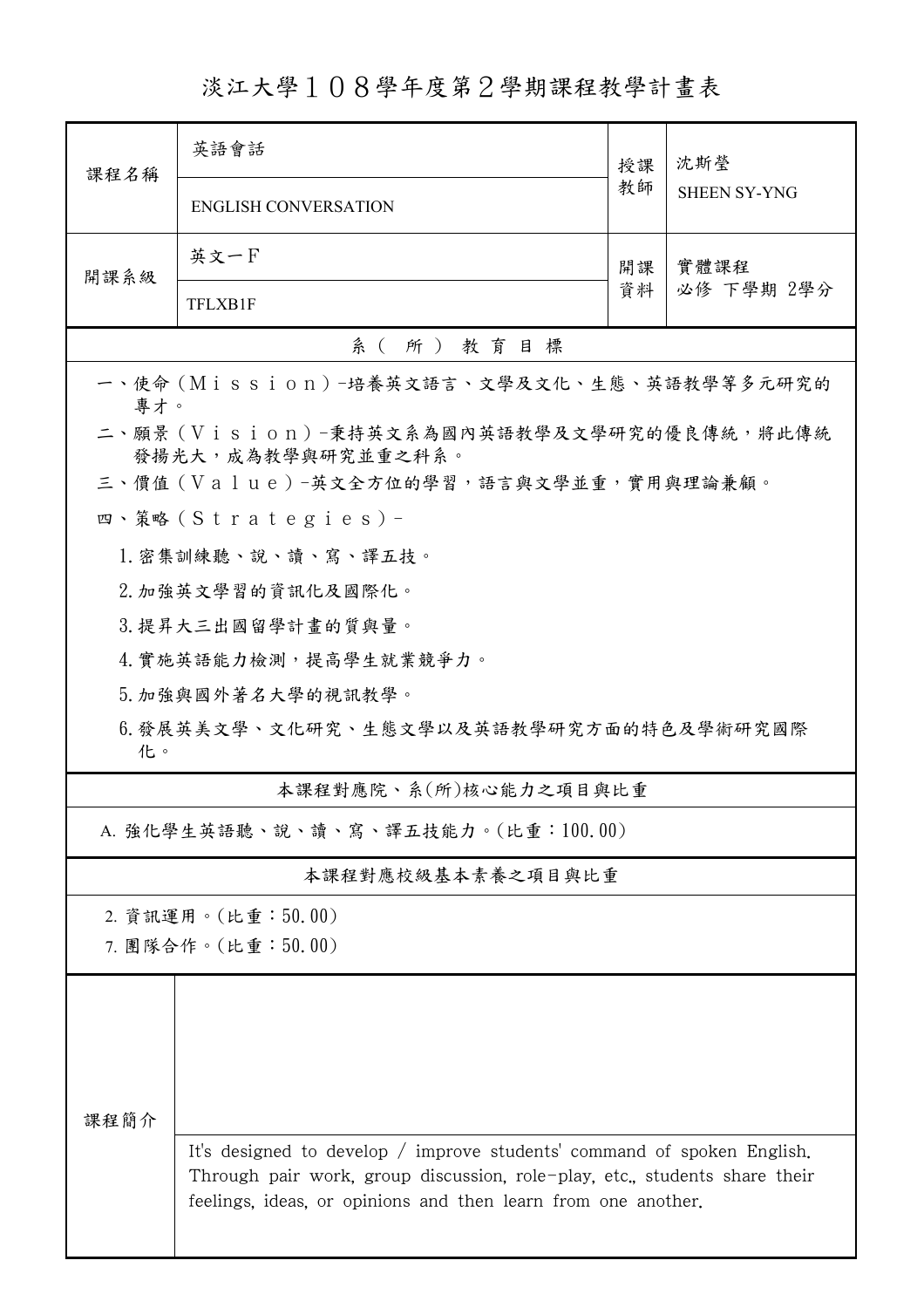## 本課程教學目標與認知、情意、技能目標之對應

將課程教學目標分別對應「認知(Cognitive)」、「情意(Affective)」與「技能(Psychomotor)」 的各目標類型。

一、認知(Cognitive):著重在該科目的事實、概念、程序、後設認知等各類知識之學習。

二、情意(Affective):著重在該科目的興趣、倫理、態度、信念、價值觀等之學習。

三、技能(Psychomotor):著重在該科目的肢體動作或技術操作之學習。

| 序號             | 教學目標(中文)                      |                |            | 教學目標(英文)                                                                                                                                                                                                                     |                                     |  |  |  |
|----------------|-------------------------------|----------------|------------|------------------------------------------------------------------------------------------------------------------------------------------------------------------------------------------------------------------------------|-------------------------------------|--|--|--|
| $\mathbf{1}$   |                               |                |            | It's designed to develop / improve students'<br>command of spoken English. Through pair work,<br>group discussion, role-play, etc., students share their<br>feelings, ideas, or opinions and then learn from one<br>another. |                                     |  |  |  |
|                |                               |                |            | 教學目標之目標類型、核心能力、基本素養教學方法與評量方式                                                                                                                                                                                                 |                                     |  |  |  |
| 序號             | 目標類型                          | 院、系(所)<br>核心能力 | 校級<br>基本素養 | 教學方法                                                                                                                                                                                                                         | 評量方式                                |  |  |  |
| $\mathbf{1}$   | 認知                            | A              | 27         | 講述、討論、發表、模擬                                                                                                                                                                                                                  | 測驗、作業、討論(含<br>課堂、線上)、報告(含<br>口頭、書面) |  |  |  |
| 授課進度表          |                               |                |            |                                                                                                                                                                                                                              |                                     |  |  |  |
| 週次             | 日期起訖                          |                |            | 內 容 (Subject/Topics)                                                                                                                                                                                                         | 備註                                  |  |  |  |
| $\mathbf{1}$   | $109/03/02$ ~<br>109/03/08    | Orientation    |            |                                                                                                                                                                                                                              |                                     |  |  |  |
| $\overline{2}$ | $109/03/09$ ~<br>109/03/15    | Unit 9         |            |                                                                                                                                                                                                                              |                                     |  |  |  |
| 3              | $109/03/16$ ~<br>109/03/22    | Unit 9         |            |                                                                                                                                                                                                                              |                                     |  |  |  |
| 4              | $109/03/23$ ~<br>109/03/29    | Unit 11        |            |                                                                                                                                                                                                                              |                                     |  |  |  |
| 5              | $109/03/30$ ~<br>109/04/05    | Unit 11        |            |                                                                                                                                                                                                                              |                                     |  |  |  |
| 6              | $109/04/06 \sim$<br>109/04/12 | Unit 12        |            |                                                                                                                                                                                                                              |                                     |  |  |  |
| 7              | $109/04/13$ ~<br>109/04/19    | Unit 12        |            |                                                                                                                                                                                                                              |                                     |  |  |  |
| 8              | $109/04/20$ ~<br>109/04/26    | Mid-term Exam  |            |                                                                                                                                                                                                                              |                                     |  |  |  |
| 9              | $109/04/27$ ~<br>109/05/03    | 期中考試週          |            |                                                                                                                                                                                                                              |                                     |  |  |  |
| 10             | $109/05/04$ ~<br>109/05/10    | Unit 13        |            |                                                                                                                                                                                                                              |                                     |  |  |  |
| 11             | $109/05/11$ ~<br>109/05/17    | Unit 13        |            |                                                                                                                                                                                                                              |                                     |  |  |  |
| 12             | $109/05/18$ ~<br>109/05/24    | Unit 14        |            |                                                                                                                                                                                                                              |                                     |  |  |  |
|                |                               |                |            |                                                                                                                                                                                                                              |                                     |  |  |  |